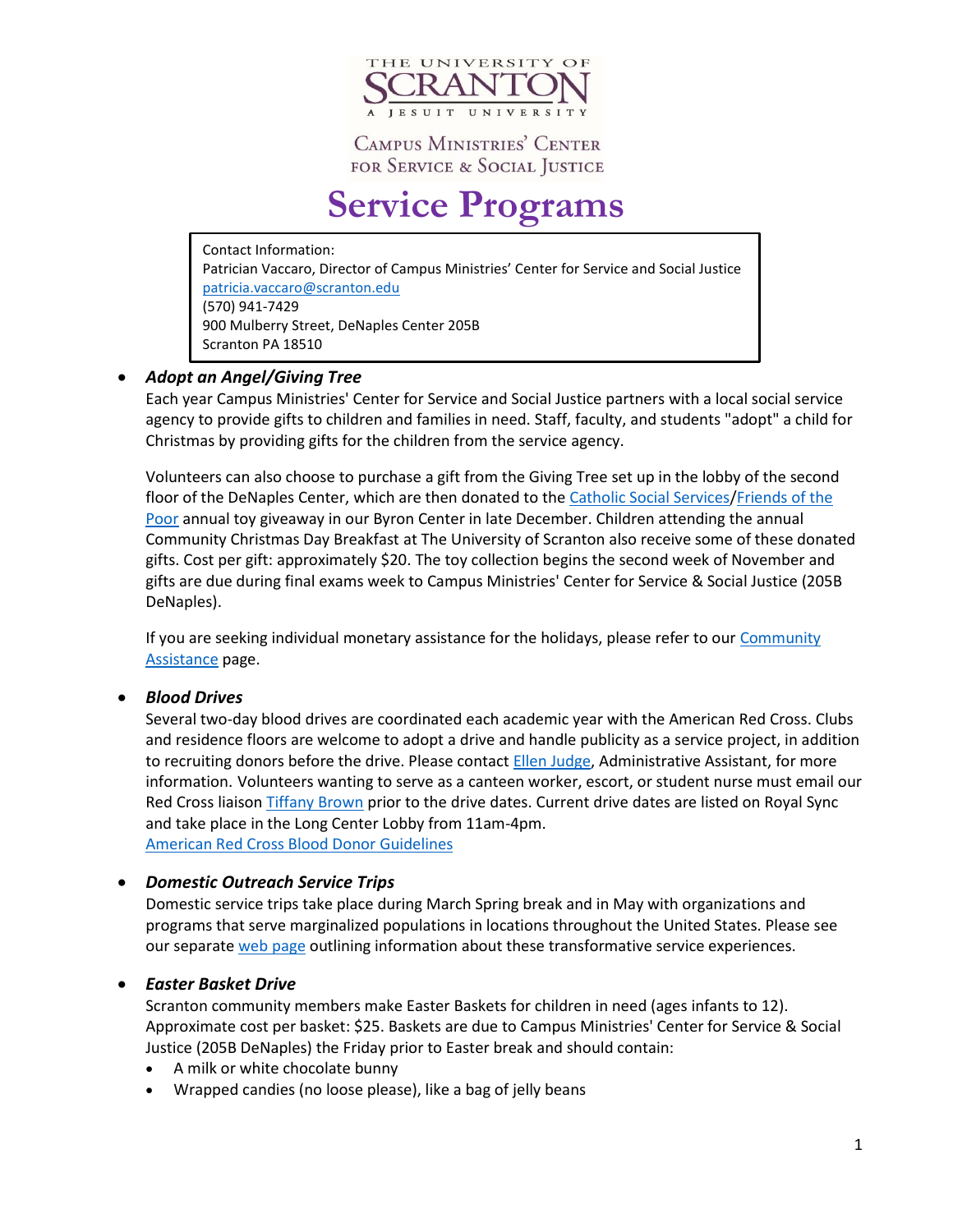

# **Service Programs**

- A few toys that are age-appropriate (a stuffed animal, car, crayons, books, etc.)
- Easter grass
- A gift basket bag (\$1 at the Dollar Store) or cellophane

Baskets are donated to registered families at the annual Friends of the Poor Easter Food Giveaway. Look for event dates on Royal Sync.

### *EFFORT*

Students volunteering with EFFORT, or "Excess Food For Others Recovery Team," recover nonperishable food, unspoiled perishable food, and surplus food inventory from Dining Services and other community partners which are then donated to those in need in the Scranton community. If you or your company would like us to pick up food donations or you are a student wishing to be a part of this organization, please contact [Patricia Vaccaro,](mailto:patricia.vaccro@scranton.edu?subject=EFFORT%20-%20inquiry) Director of Campus Ministries' Center for Service & Social Justice.

### *End-of-the-Year Drive*

Items that students would normally discard at the end of the academic year are collected for and donated to area agencies. Donations are placed in boxes in all residence halls, the parking garage stairwells, and several academic buildings. We can even arrange for boxes for your off-campus apartments!

#### *Why coordinate this drive?*

The Drive allows our University community to contribute to recycling and sustainability efforts. It also allows our student volunteers to learn about many local community agencies that provide for the needs of poor and marginalized people in Scranton, which in turn contributes to the University's social justice mission. In 2018, over 4,000 pounds of items were donated locally, including 330 rugs and 260 pairs of shoes.

#### *What do volunteers do?*

Volunteers collect, sort, and distribute the donations. They remain on campus after final exams through Senior Week and stay in their campus housing with meals provided. Students must adhere to the Student Code of Conduct during their time with this program. Info sessions are held in the spring semester and an application will be available on Royal Sync.

#### *What kinds of items are accepted?*

We take almost everything, **but we DO NOT accept large furniture (including beds, couches, and living room chairs) and anything broken or dirty. No pillows, mattresses or mattress pads, or underwear**.

We *do* accept items from your:

• Kitchen – food (canned and unopened non-perishable foods), pots, pans, utensils, plastic containers (Rubbermaid, Tupperware, etc.), small working appliances (like microwaves, mini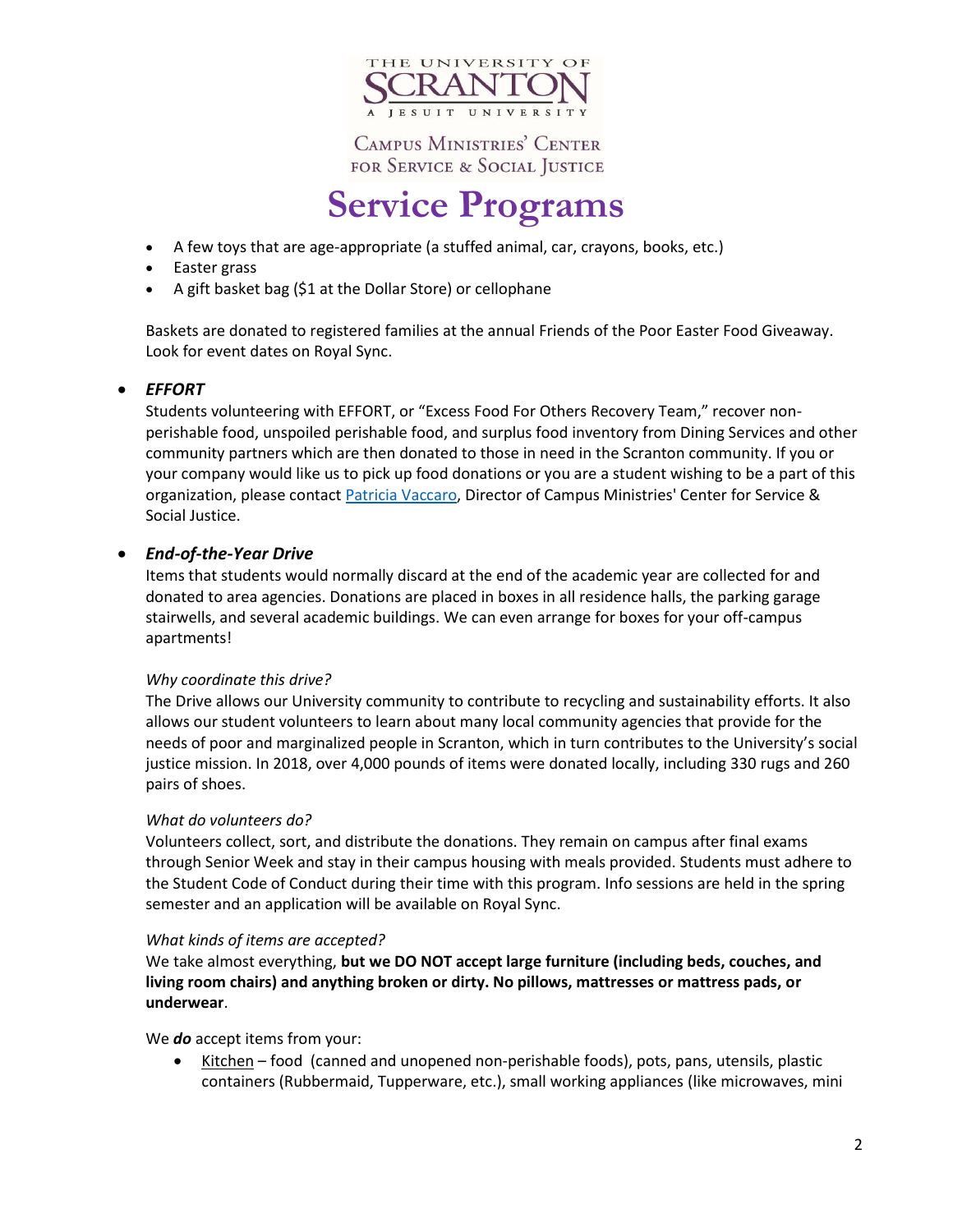

# **Service Programs**

fridges, toasters, etc.), new and opened cleaning products, brooms, dustpans, working vacuums, leftover laundry detergent

- $\bullet$  Closet clothing (but only if in clean and good condition!)
- Toiletries new and open shampoos, lotions, soap, all that stuff!
- School and office supplies including books (new and used)!
- Household items and small furniture bookcases, desks, tables, chairs, lamps, rugs in good condition; also sheets, towels, blankets, comforters – but please make sure these are clean!
- Miscellaneous stuff **–** sporting goods, games, movies, toys, clothes drying racks, bulletin boards, plants

### *Where do we donate the collected items?*

- Friends of the Poor at both Jackson Terrace and Valley View Terrace community rooms, the [Leahy Clinic food pantry,](http://www.scranton.edu/academics/pcps/leahy/food%20pantry/pantry.shtml) [United Neighborhood Centers,](http://www.uncnepa.org/) [Keystone Rescue Mission,](https://www.keystonemission.org/) [St. Francis](https://stfranciskitchen.org/st-francis-free-clothing-store/)  [Clothing House and Food Pantry,](https://stfranciskitchen.org/st-francis-free-clothing-store/) and the [Community Intervention Center](http://www.communityinterventioncenter.net/)
- We also hold a large rummage sale and donate all proceeds to the Domestic Outreach Service Trips to offset costs for students wishing to go on a domestic service trip.

# *FIRST – First Years Involved in Reflective Service Together*

Forty incoming first-year students have the opportunity to participate in five days of service in the Scranton community immediately preceding Fall Move-In Weekend in August. FIRST was developed by Clare Strockbine '04 when a junior at the University. Types of service include working with elementary school children and a senior living community, as well as participating in an outdoor beautification project. All of the projects involve hands-on work. In the evenings, student volunteers stay at the University's [Retreat Center at Chapman Lake](http://www.scranton.edu/ministries/campus-ministry/retreats/retreats-new.shtml) as they reflect on their service through the lens of the Ignatian tradition and Catholic Social Teaching. A team of eight upper-class students lead FIRST with a staff mentor. Meals and reflections are included.

*When can first-year students apply?* Incoming first-year students may apply when the Forms Packet is released from the Admissions Department, typically the first week in May. Space is limited. Participants are selected on a first-come, first-served basis. NO EARLY APPLICATIONS WILL BE ACCEPTED and applications must be completed by the STUDENT. *[Packing list for FIRST](http://www.scranton.edu/ministries/center-service-social-justice/first%20packing%20list.pdf)*

*Cost:* \$150.00.

### *LEAP*

The Literacy, Education, Advocacy in Prison program (LEAP) is a weekly creative expression program for female inmates at Lackawanna County Prison. Scranton volunteers are needed to mentor and assist inmates in creative expression and reflection activities. Time commitment: 2 hours each week. The program, which runs for five weeks each semester, creates a safe, sacred space for inmates to express themselves. In her junior year, Laura Bopp '17 was inspired when attending the Ignatian Family Teach-In for Justice to do something about the injustices in prison systems. Her idea eventually developed into LEAP. Information sessions for those interested in volunteering are held at the beginning of the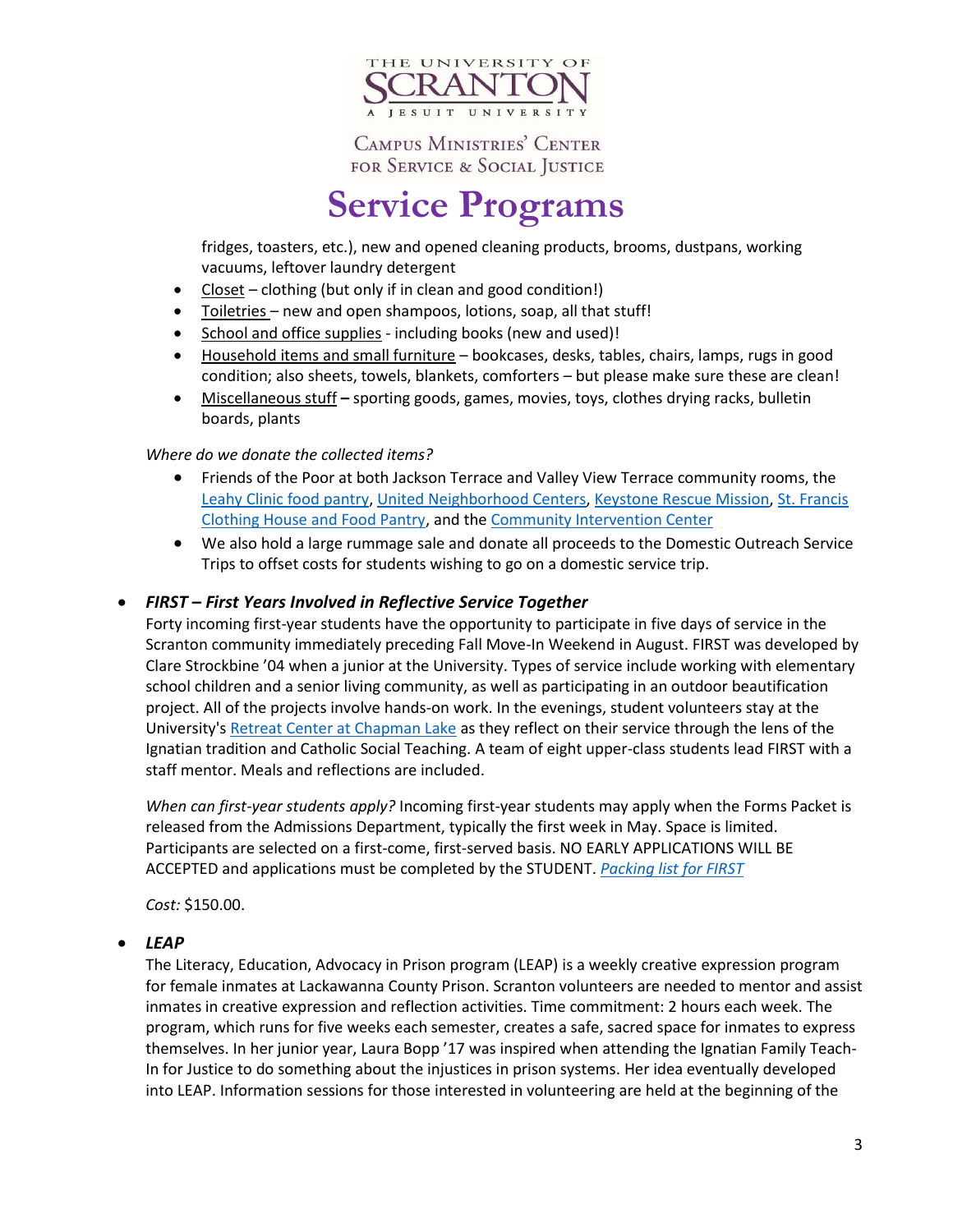

# **Service Programs**

Fall and Spring semesters. Look for event dates on Royal Sync. Contact [Amy Fotta,](mailto:amy.fotta@scranton.edu?subject=LEAP%20inquiry) Service Coordinator, with any questions.

# *Pet Therapy – Canines on Campus*

Pet Therapy is a special biannual event to provide stress relief to students. Pets are therapeutic as they lessen depression, provide comfort, and decrease anxiety. Students spend time on Dionne Green within a fenced area to pet dogs belonging to peers, faculty, staff members, and alumni. Look for event dates on Royal Sync.

### *Requirements of pet owners:*

- Dogs must be registered by their owners with Campus Ministries' Center for Service and Social Justice. Registration is on Royal Sync or on a Google Doc. Look for registration dates on Royal Sync.
- Proof of full vaccinations (including kennel cough) must be provided.
- Owners must sign a waiver of liability.
- Dogs must get along well with large crowds of people and other dogs.
- Dogs must be on leashes accompanied by their owners at all times.
- All participants must sign a waiver of liability to participate.

### *Student, Staff, and Faculty Participants:*

Participants are limited to current University of Scranton students over the age of 18 and employees. Please bring your Royal Card to swipe in. Participants will also need to sign a waiver at the event entrance.

# *Post-Graduation Service Opportunities*

Campus Ministries' Center for Service and Social Justice provides assistance to seniors in finding placement in one of many long-term service organizations in the United States as well as in the developing parts of the world after graduation. Please see our separate [web page](https://www.scranton.edu/ministries/Post-Graduation%20Service.shtml) providing more information.

# *Safe Trick or Treat in the University's Residence Halls*

In a partnership with Friends of the Poor and United Neighborhood Centers, local children are invited to the University to safely trick or treat. Our guests are escorted by student volunteers while resident students hand out candy right from their residence hall rooms. Student volunteers are also needed for a party hosted by our Student Government clubs in the Byron following the trick or treating with fun activities, crafts, and games. This is one of the University's highest-attended on-campus events, attracting hundreds of student volunteers, area children, and resident hall participants.

### *Volunteers in residence halls are needed to…*

- Hand out candy (which will be provided at no cost to students)
- Decorate your floor
- Wear a costume yourself!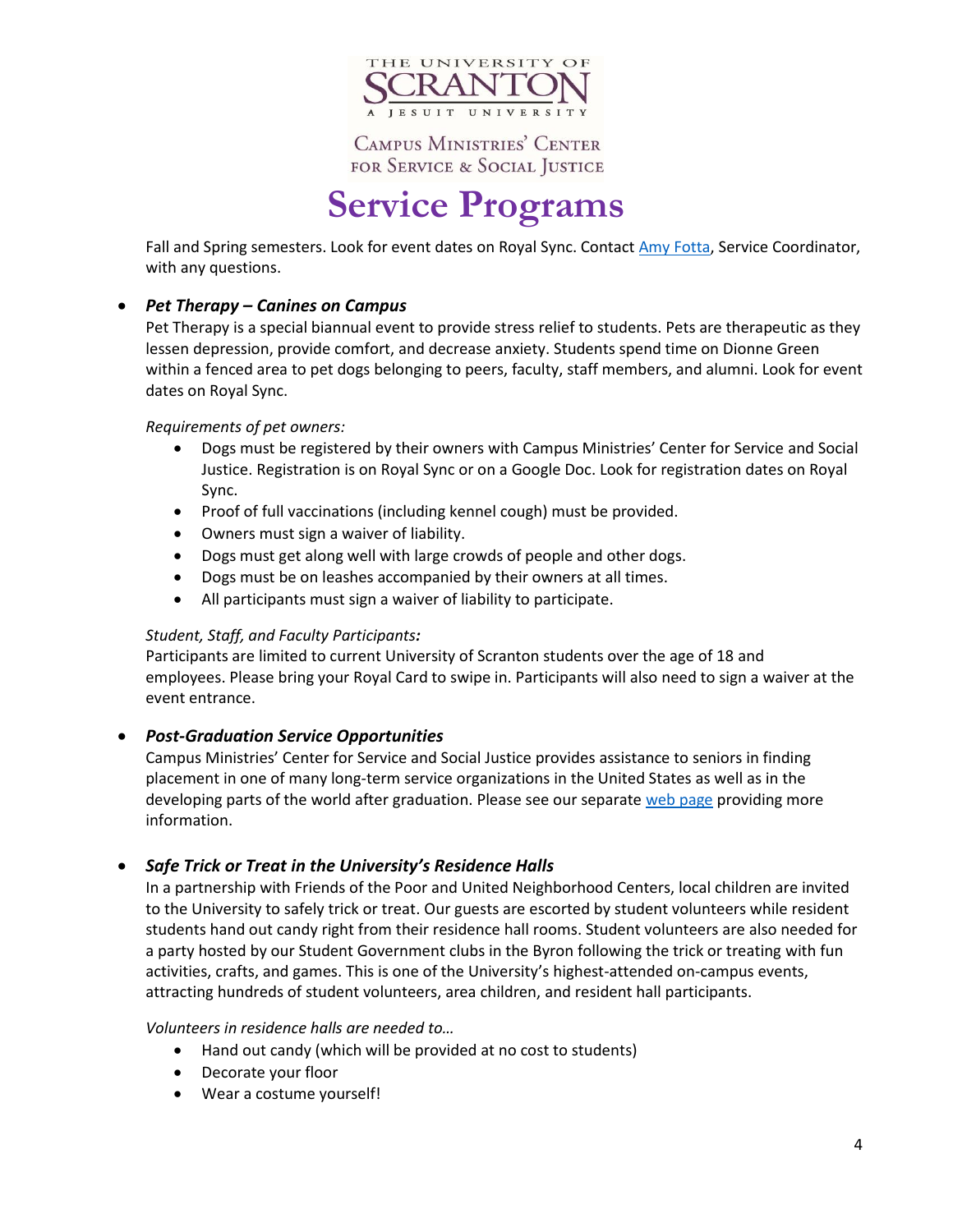

# **Service Programs**

### *Volunteers are also needed to…*

- Escort a child on the trick-or-treat route through the residence halls
- Be a "buddy" with the child you escort at the party to follow
- Wear a costume yourself!

### *Student clubs are needed to…*

- Host a table of crafts/games at the party in the Byron following the residence halls' trick or treating.
- Club members can come in shifts to assure all your members have a chance to participate. Supplies for crafts and games are the responsibility of the club.
- Wear costumes!

### *How do I volunteer?*

- All volunteers must register on Royal Sync beginning October  $1^{st}$ . Registration closes on the Friday prior to the event at 12 noon.
	- o RA's will work with volunteers from residence hall floors.
	- o Clubs signing up for a table at the party must indicate the intended craft/game.

### *Thanksgiving Feed-a-Family Program*

All the ingredients for a Thanksgiving dinner are provided to families residing at Valley View Terrace, a low-income apartment complex in Scranton. Students, staff, and faculty volunteers assemble bags for families with all the items needed from the turkey to pumpkin pie. Volunteers also help residents transport the meals to their apartments in the complex. The Thanksgiving Food Drive was founded in 2003 by Pete Cataldo '04 and Vinnie DiDonna '04, then juniors at the University. Wanting to give something back to the local community that had served them while they were students, they raised money by soliciting donations from fellow students and purchasing food to provide dinners for 50 families associated with the Feed a Friend Program of United Neighborhood Centers. Since then, the program has grown to feed over 225 families.

### *There are two ways to get involved:*

- Make a monetary donation. Donations can be made directl[y online.](https://www.scranton.edu/advancement/form/index.shtml) Select OTHER and write in *Thanksgiving Feed a Family Program*. Checks are also accepted made payable to "The University of Scranton" and mailed to Campus Ministries' Center for Service & Social Justice *(see mailing address at the beginning of this document).*
- Volunteer for the event. Register on Royal Sync beginning on November 1<sup>st</sup>.

# *Volunteer and Post-Grad Service Fairs*

The *Volunteer and Service Fair* takes place each September in the DeNaples Center fourth-floor Ballroom. Local non-profit agencies come to campus to recruit volunteers for their programs in areas such as health and hospice care, children and youth programs, elderly services, social justice, food and housing programs, poverty, and homelessness. For more information or to request a table at the Volunteer and Service Fair, contact [Pat Vaccaro.](mailto:patricia.vaccro@scranton.edu?subject=Volunteer%20Fair%20inquiry)